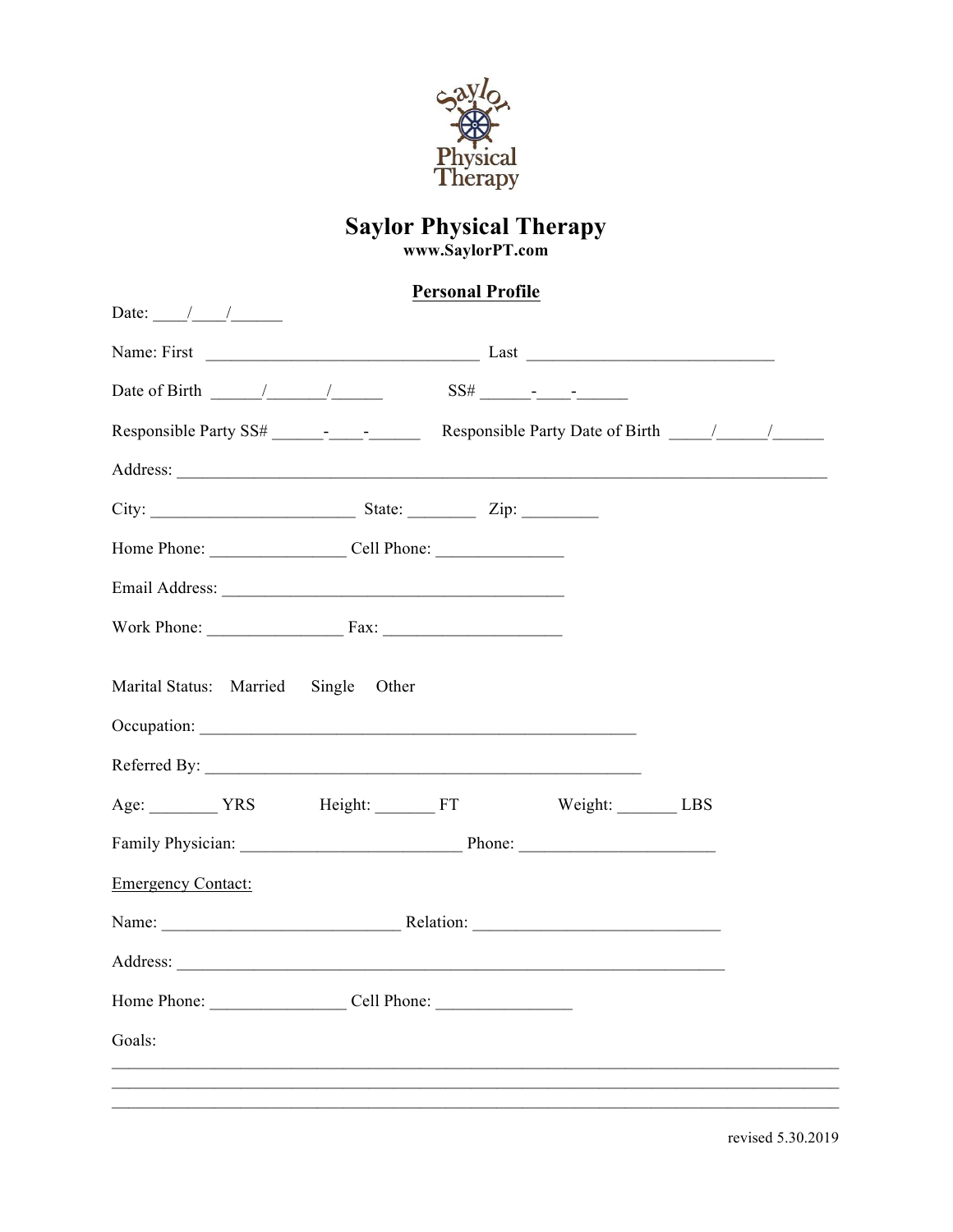

# **Saylor Physical Therapy**

**www.SaylorPT.com**

#### **Health History**

NAME: \_\_\_\_\_\_\_\_\_\_\_\_\_\_\_\_\_\_\_\_\_\_\_\_\_\_\_\_\_\_\_\_\_\_\_\_\_\_\_\_\_\_\_\_\_\_\_\_ DATE: \_\_\_\_\_\_\_ / \_\_\_ \_\_\_ / \_\_\_\_\_\_\_

*PLEASE CIRCLE "Y" FOR YES OR "N" FOR NO AND FILL-IN THE BLANKS AS NECESSARY. THANK YOU.*  1. (Y / N) DO YOU SMOKE? 2. (Y / N) DO YOU HAVE ANY KNOWN CARDIOVASCULAR PROBLEMS (ABNORMAL ECG, PREVIOUS HEART ATTACK, ATHEROSCLEROSIS, ETC.)? IF YES, PLEASE INDICATE. 3. (Y / N) DO YOU TAKE A STATIN FOR CHOLESTEROL? 4. (Y / N) PLEASE LIST ANY PAST ORTHOPEDIC PROBLEMS?

5. (Y / N) ARE YOU PREGNANT OR POSTPARTUM LESS THAN SIX WEEKS? 6. (Y / N) ALLERGIES: \_\_\_\_\_\_\_\_\_\_\_\_\_\_\_\_\_\_\_\_\_\_\_\_\_\_\_\_\_\_\_\_\_\_\_\_\_\_\_\_\_\_\_\_\_\_\_\_\_\_\_\_\_\_\_\_\_\_\_\_\_\_\_\_\_\_\_\_\_\_\_\_\_\_\_\_\_\_\_\_\_\_

7. PLEASE LIST ALL CURRENT MEDICATIONS YOU ARE TAKING BELOW.

8. PLEASE REVIEW THE LIST OF CONDITIONS BELOW AND CIRCLE ALL THAT APPLY TO YOU.

CHEST PAIN CANCER BLADDER DIFFICULTIES HEART PALPITATIONS SEIZURES OR EPILEPSY INFECTIONS SHORTNESS OF BREATH/ASTHMA DIFFICULTY WALKING ULCERS DIZZINESS OR BLACKOUTS JOINT PAIN OR SWELLING AREAS OF SWELLING LOSS OF BALANCE PAIN AT NIGHT WEIGHT LOSS OR GAIN COORDINATION PROBLEM DIFFICULTY SLEEPING UNEXPLAINED PAIN WEAKNESS LOSS OF APPETITE FEVER CHILLS OR SWEATS STROKE BOWEL DIFFICULTIES FRACTURES NAUSEA OR VOMITING HEADACHES OSTEOPOROSIS/OSTEOPENIA DIFFICULTY SWALLOWING HEARING PROBLEMS VISION PROBLEM HIGH BLOOD PRESSURE DIABETES HIGH CHOLESTEROL HIV/AIDS

 $\_$ 

Other: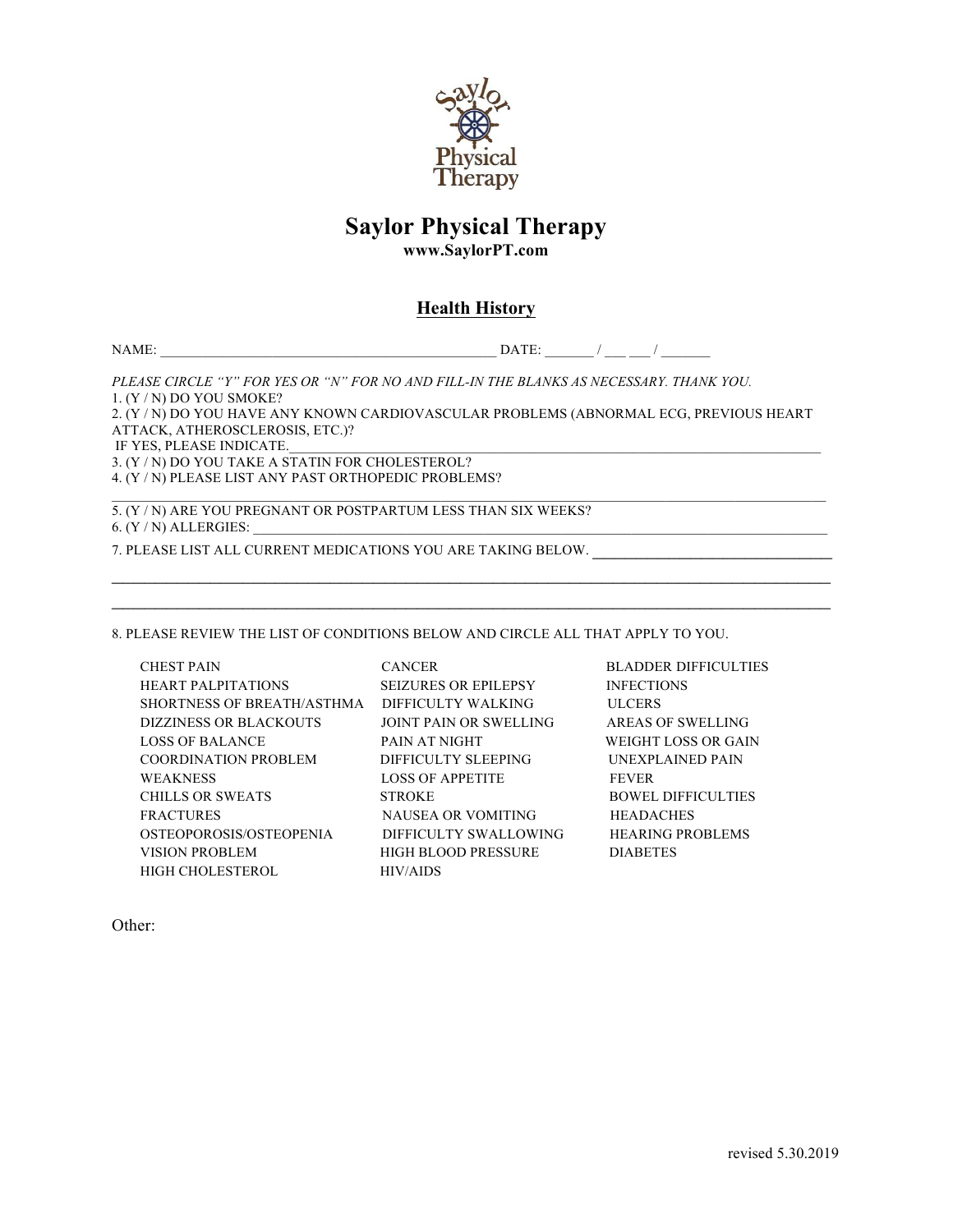

#### **Release of Information**

In accordance with the Health Insurance Portability and Accountability Act of 1996 (HIPAA), we are required to obtain authorization before releasing written or verbal information regarding any patient. Please fill out the form accordingly. We thank you for your help and understanding.

|                                       | authorize Saylor PT and its staff to release information regarding |  |
|---------------------------------------|--------------------------------------------------------------------|--|
| my condition to the following people: |                                                                    |  |
|                                       |                                                                    |  |
|                                       |                                                                    |  |
|                                       |                                                                    |  |
|                                       |                                                                    |  |
| Patient Signature                     | Date                                                               |  |

Note: Please include everyone's name that you are allowing for us to release information to including, but not limited to: spouse, child, physicians (other than referring), relatives or friends. If the name is not listed above, we are unable to speak to or release information to them.

#### **Payment Policy**

It is our policy that patients are directly responsible for their charges if we are not a contracted provider with the patient's insurance company and payment for services rendered for these coverages will be anticipated at the time of care. If your coverage is with a health care provider we are contracted with, the patient will be responsible for the patient financial responsibility the insurance company advises and will be billed for same after billing has been submitted to and processed by the insurance company. Charges applying to co-insurances, deductibles or co-pays reported will be considered the patients responsibility.

| Patient Signature | <b>Date</b> |  |  |
|-------------------|-------------|--|--|
|                   |             |  |  |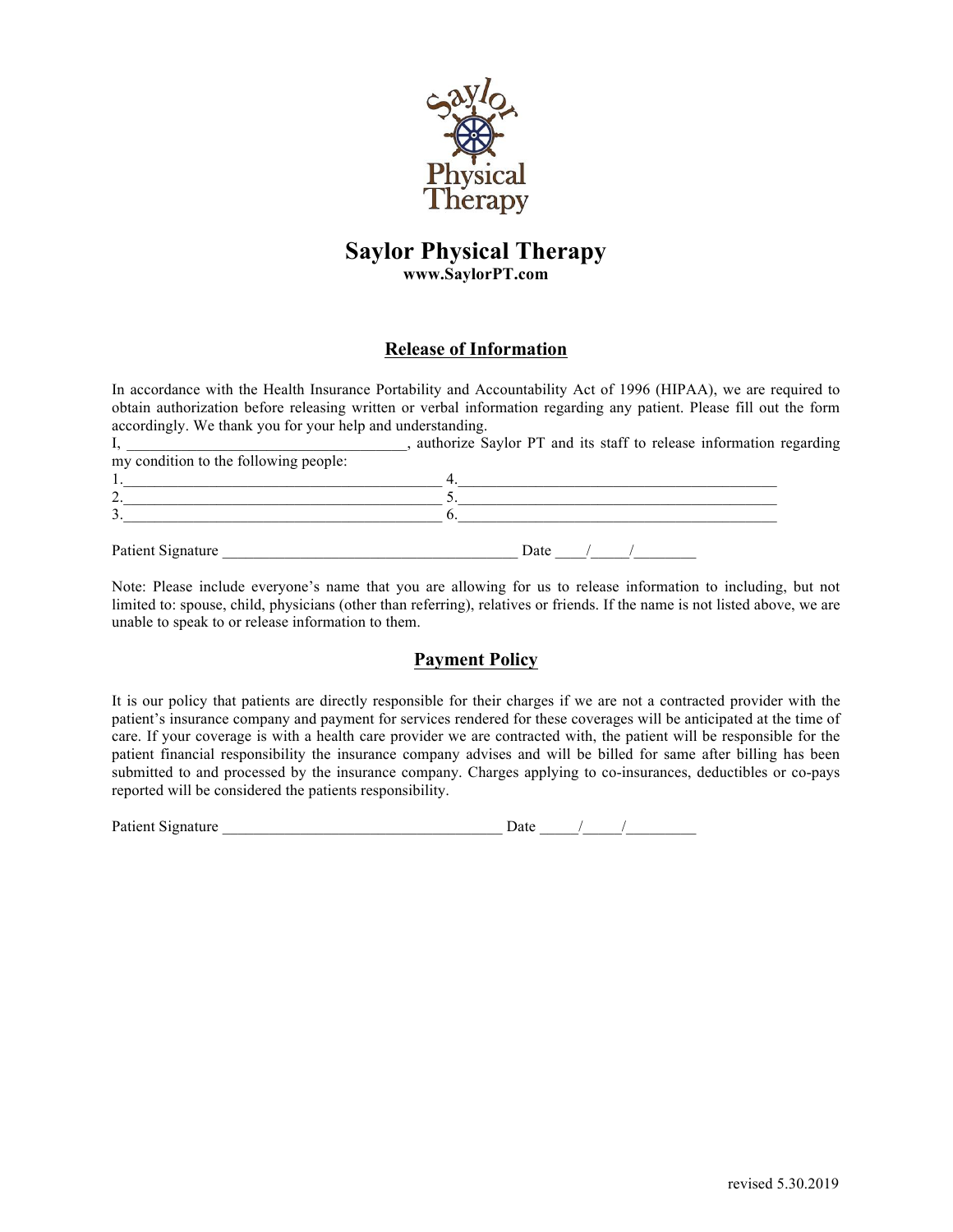

Name:\_\_\_\_\_\_\_\_\_\_\_\_\_\_\_\_\_\_\_\_\_\_\_\_\_\_\_\_\_\_\_\_ Date:\_\_\_\_\_\_\_\_\_\_\_\_\_\_\_\_\_\_\_\_\_\_\_

Please use the drawings below to indicate where you are experiencing symptoms NOW.

Use the following key to indicate different types of symptoms:

Ache =  $\mathbf{ZZZ}$  Stabbing =  $\mathbf{XXX}$  Burning = //////// Pins/Needles = 000 Stiffness =  $\wedge \wedge \wedge$ 



Please indicate the intensity of your symptoms below.

|               |                   |  |  |                          |  |  | RATE THE INTENSITY OF YOUR SYMPTOMS |                          |  |
|---------------|-------------------|--|--|--------------------------|--|--|-------------------------------------|--------------------------|--|
| $0 = N0$ Pain | PAIN AT ITS WORST |  |  |                          |  |  |                                     | Exeruciating Pain $= 10$ |  |
|               |                   |  |  |                          |  |  | 0 1 2 3 4 5 6 7 8 9 10              |                          |  |
|               |                   |  |  | <b>PAIN AT ITS LEAST</b> |  |  |                                     |                          |  |
|               |                   |  |  |                          |  |  | 0 1 2 3 4 5 6 7 8 9 10              |                          |  |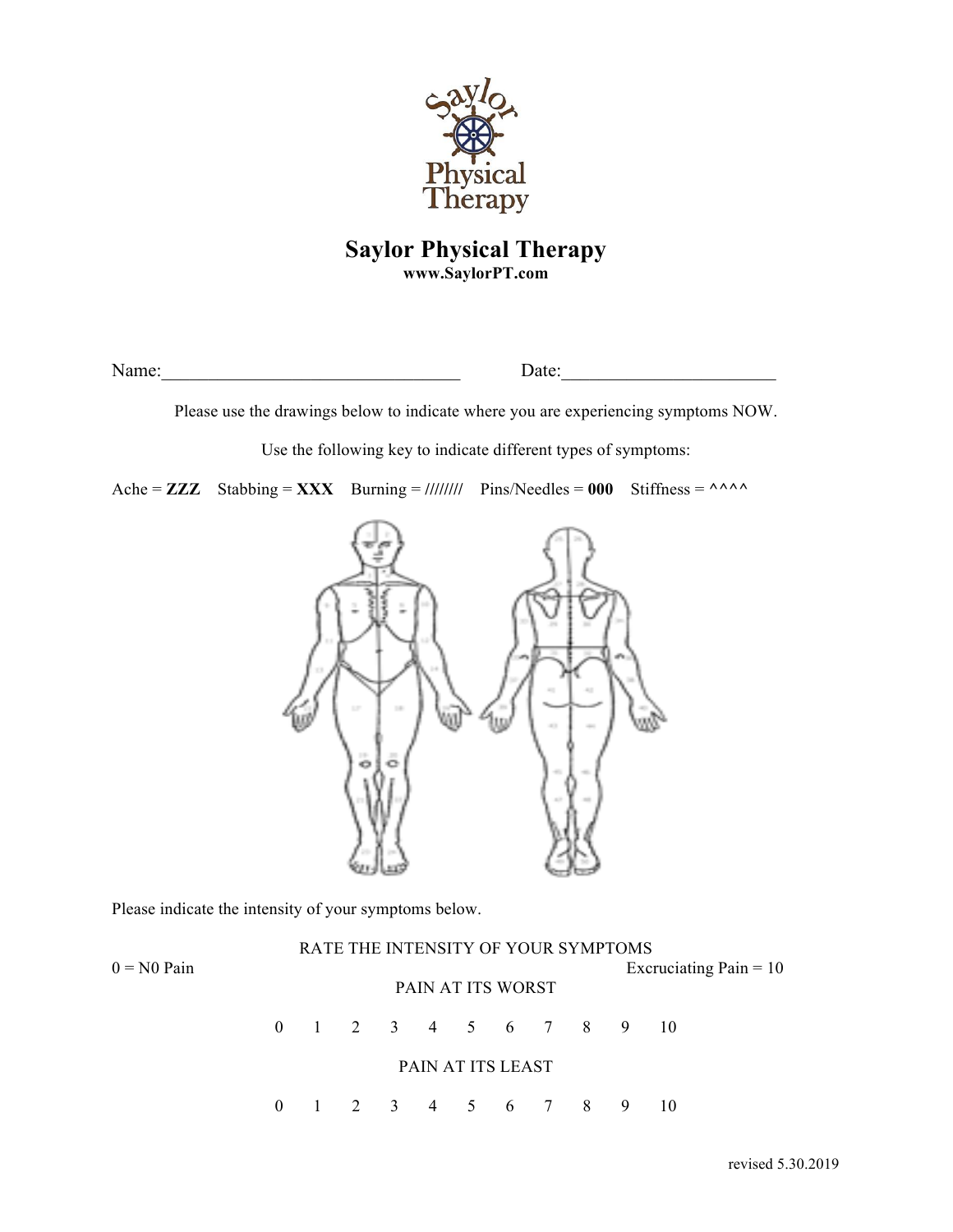

## **Informed Consent**

I, \_\_\_\_\_\_\_\_\_\_\_\_\_\_\_\_\_\_\_\_\_\_, hereby consent to voluntarily engage in a physical therapy and wellness training program recommended for the improvement of my general health, well-being and quality of life. I understand the intent of the program will be to provide rehabilitation, post-rehabilitation, fitness training, preventive conditioning and/or sport performance enhancement.

In order to determine my physical capacity to participate in an individualized goal-specific physical therapy and wellness program, I acknowledge that a comprehensive examination is required. The exam will require full disclosure of my present medical condition, past medical history, and physical assessment. Physical assessment procedures will include an examination of my posture, range of motion, joint mobility, muscle flexibility, muscle strength, neurovascular status, and balance/coordination. I understand that I may be required to receive a physician's clearance to participate in an individualized physical therapy and wellness program *if* the evaluating therapist deems it necessary after the initial examination. I consent to these procedures and agree, if necessary, to acquire a physician's approval to participate in the physical therapy and wellness training program.

I understand that this program may benefit my physical fitness or general health. However, the program cannot guarantee any particular level of improvement. I recognize that involvement in physical therapy and wellness training sessions will allow me to learn proper ways to perform conditioning exercises, use fitness equipment, and regulate physical effort.

I understand and have been informed that there exists the risk of bodily injury during physical therapy sessions including, but not limited to, injuries to muscles/tendons, ligaments, joints and periarticular structures, and adverse responses such as abnormal blood pressure changes, light headedness, fainting, dizziness, abnormal heart rate changes and, in rare instances, heart attack, stroke, or death. Additionally, I understand that I must provide all medical related information to the owners, operators, agents, employees, therapists, and instructors of Saylor PT of any problems, adverse symptoms, and/or desire to discontinue participation.

I have been informed that the information obtained in this program will be treated as privileged and confidential and will not be released to any person without my express written consent except as required by law. I agree to the use of any information for the purpose of consultation with other health /wellness professionals, including my doctor. Any other information obtained, however, will only be used by the owners, operators, agents, employees, therapists, and instructors of Saylor PT in the course of recommending interventions for me and evaluating my progress in the program.

I have been given the opportunity to ask questions as to the procedures of this program and, by my signature, I fully consent to participate in consideration of the aforementioned advisements.

|  | PARTICIPANT | <b>COLUMN</b><br>$\mathbf{v}$ |
|--|-------------|-------------------------------|
|--|-------------|-------------------------------|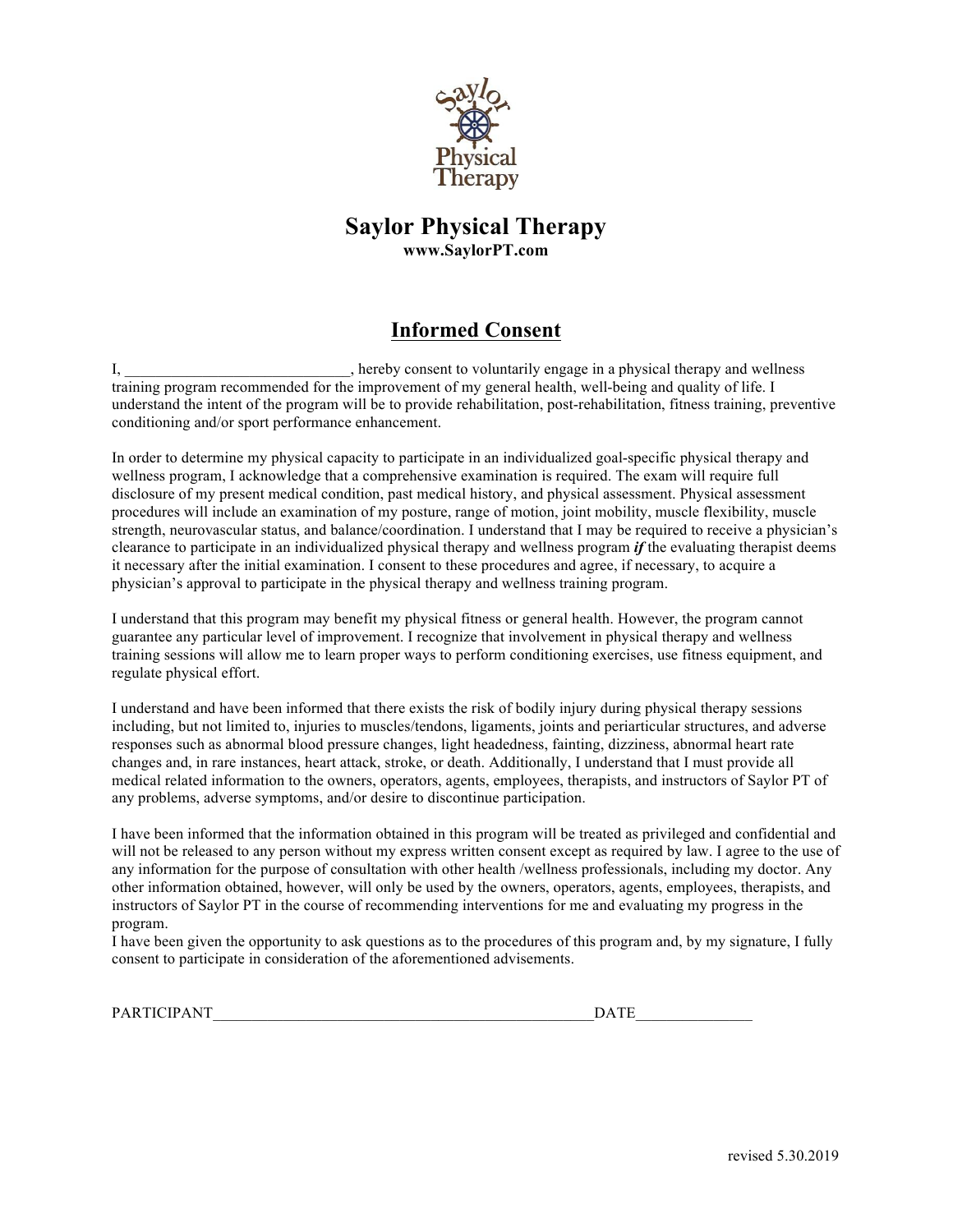

## **Notice of Privacy Practices Acknowledgement**

I understand that under the Health Insurance Portability and Accountability Act of 1996 (HIPAA), I have certain rights to privacy regarding my protected health information. I understand that this information can and will be used to:

- 1. Conduct, plan and direct my treatment and follow-up among the multiple healthcare providers who may be involved in that treatment directly and indirectly.
- 2. Obtain payment from third party payers.
- 3. Conduct normal healthcare operations such as quality assessments, research, and physical therapist reviews.

I have received, read and understand the Notice of Privacy Practices. I understand that this organization has the right to change its Notice of Privacy Practices from time to time and that I may contact Saylor Physical Therapy at any time to address any concerns regarding the Notice of Privacy Practices.

I understand that I may request in writing that you restrict how my private information is used or disclosed to carry out treatment, payment, or healthcare options. I also understand you are not required to agree to my required restrictions, but if you do agree then you are bound to abide by such restrictions.

| Patient Name: |  |
|---------------|--|
|               |  |

| Patient Signature: |  |
|--------------------|--|
|--------------------|--|

| Date: |  |
|-------|--|
|       |  |